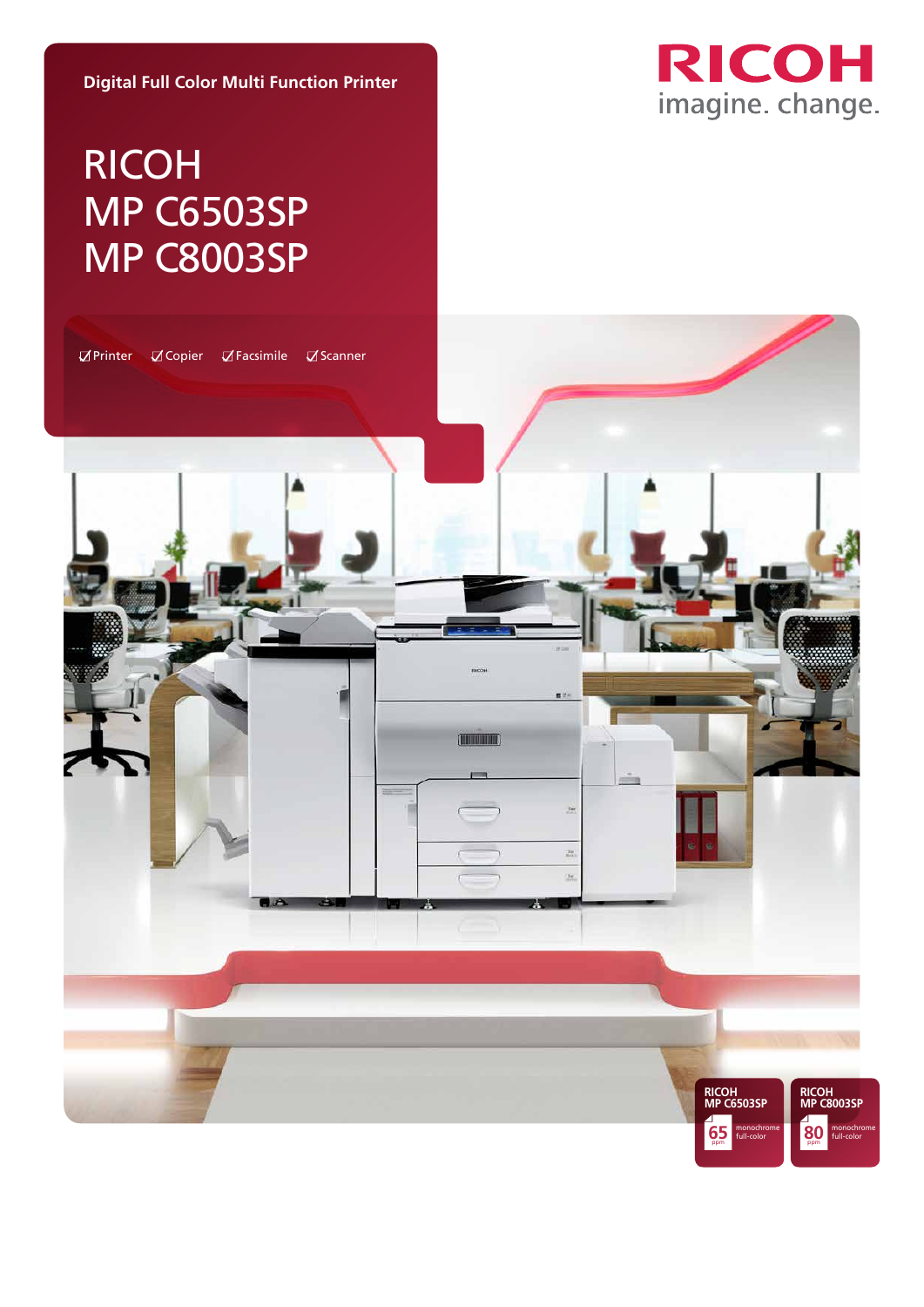## **Be more productive by working smarter**

How much do you value intelligent technology? Find out with the customizable RICOH® MP C6503SP/ MP C8003SP color digital MFP. Simplify everyday document management tasks and move information quickly and accurately — so you can make smarter decisions that improve productivity and grow your business. Produce a wider range of high-quality media in general office environments at up to 80 pages per minute (ppm). Distribute documents and images instantly via convenient Scan-to capabilities. Take advantage of advanced security features to protect your best ideas. With our Workstyle Innovation Technology, you can create your own one-touch automated shortcuts on the dynamic Smart Operation Panel. Or, use your smartphone, tablet or laptop to manage the same tasks on the go.

- Produce color or black-and-white documents at up to 80 ppm
- Smart Operation Panel with 10.1'' touch display helps increase productivity and improves workflow
- New Human Detection Sensor technology saves your time waiting for the device to warm-up
- Print and share information from your personal mobile device
- Create more color documents in-house to reduce outsourcing costs
- Conserve energy and paper with environmentally friendly features

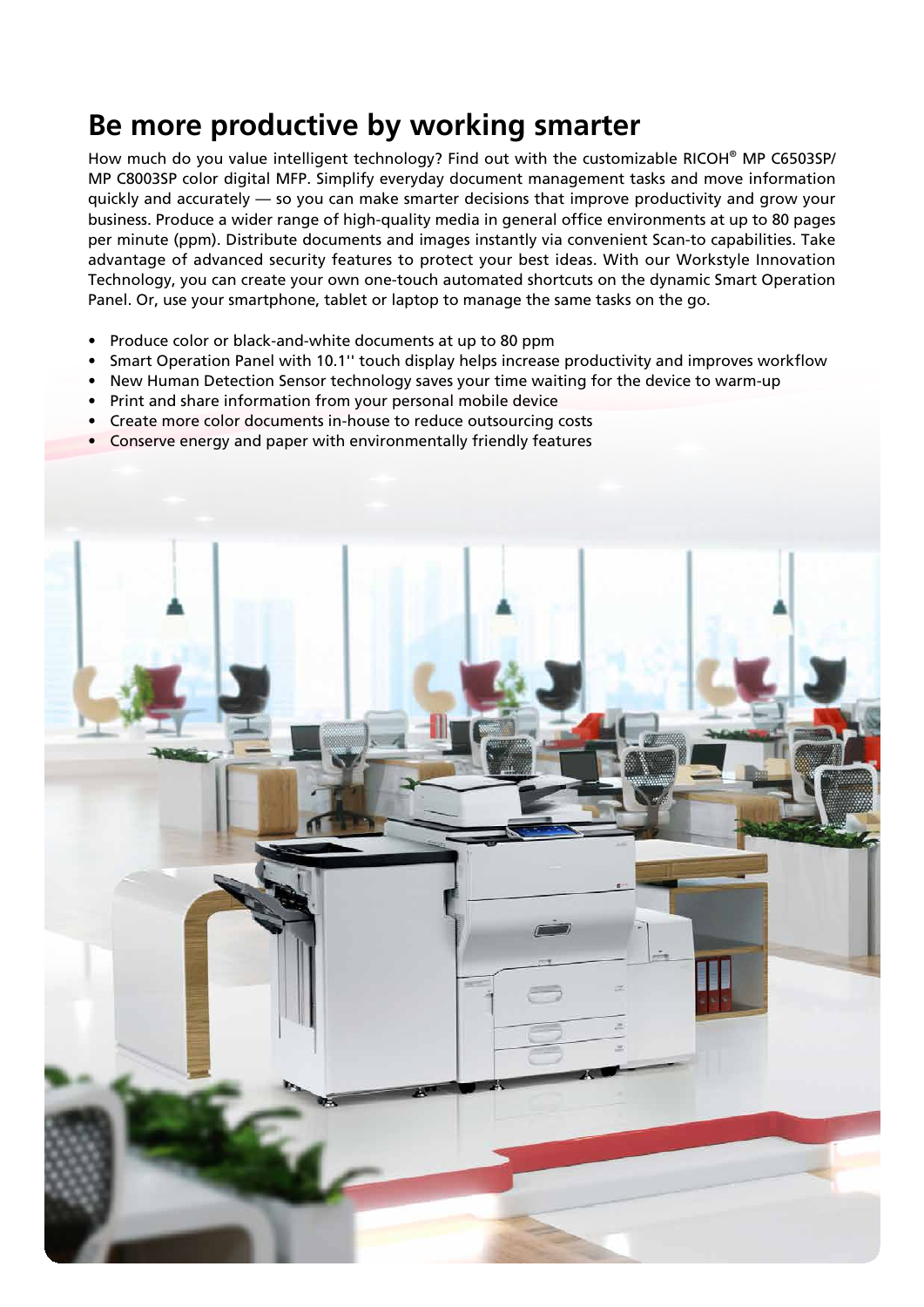## **Meet every demand every time**

## **Go all in with all-in-one performance**

Every day brings something different, but at least you will know how to get it done quickly with the reliable MP C6503SP/MP C8003SP. It includes new Human Detection Sensor that wakes up the control panel instantly from sleep mode as you touch on the screen, so you can start multitasking immediately. Take advantage of output speeds that reach up to 80 pages per minute to print and copy notes, invoices, handouts and other forms with incredible speed and precision. Scan originals via a Single Pass Document Feeder (SPDF) and choose from a wide range of Scan-to capabilities to share them electronically in only moments.



## **Perform more tasks in more places**

You can download the RICOH Smart Device Connector app to control all print, copy, scan and fax functions from your Android® or iOS® device. Access digital files directly from your device or Cloud applications and send them to the MFP. Scan originals at the MFP and send them to your device electronically as PDFs that you can carry with you. Or, send them directly to contacts in your personal address book in a easy way.

### **Impress with more media options**

Give every audience what it wants. Expand paper capacity up to 8,100 sheets to work continuously. Choose from multiple paper trays, including tandem trays, and load the device with the right stocks for the right audience. Print black-and-white output or compelling full-color brochures, proposals and more with image quality up to 1200 x 4800 dpi. You can even produce colorful banners up to 1.26 meters long.





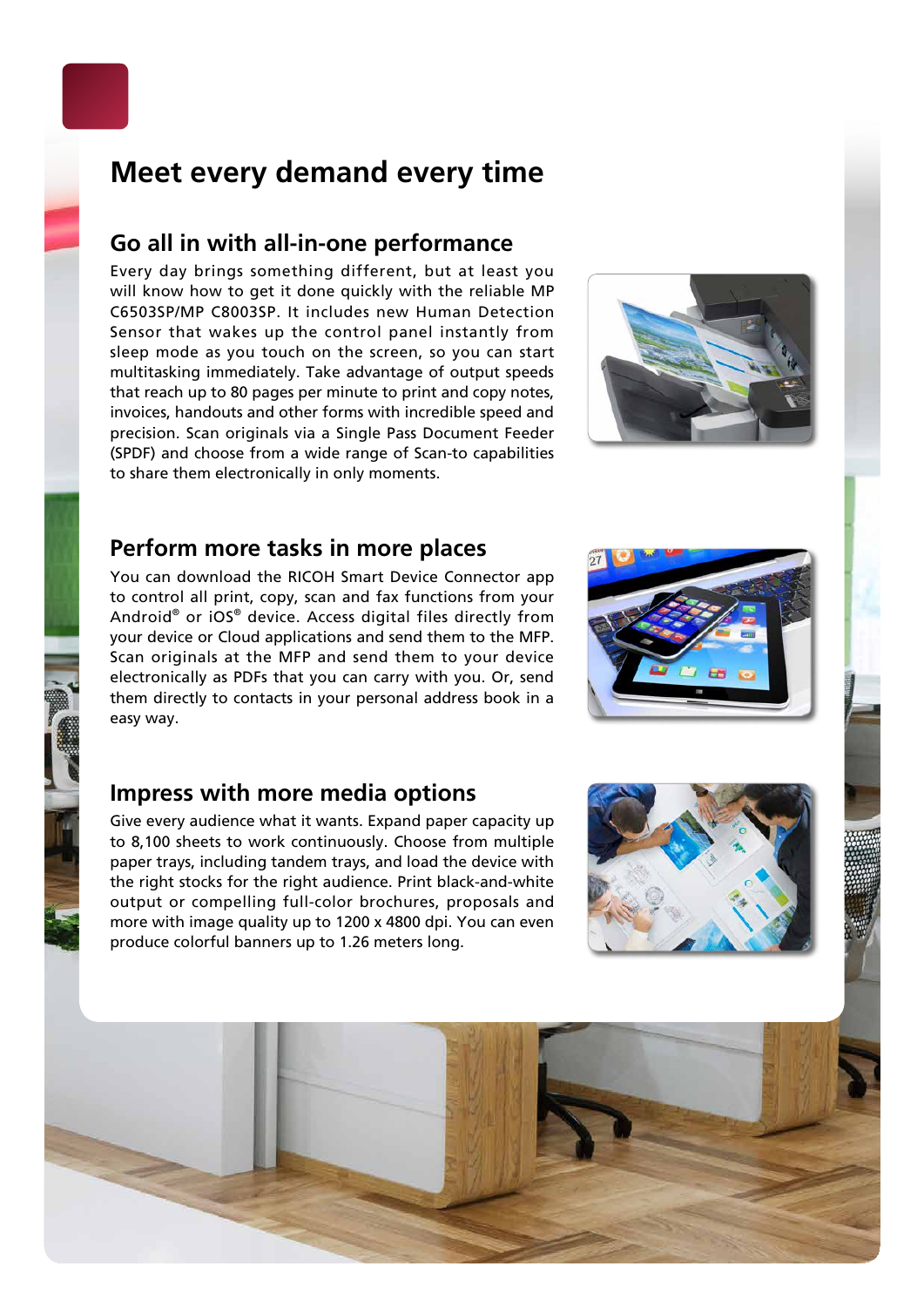## **Use technology intelligently**

### **Tap into a new way to work**

Complete more jobs quickly via innovative RICOH Workstyle Innovation Technology. We have removed all hard keys on the large 10.1" touchscreen Smart Operation Panel, so you can use the same scrolling and pinch-andflick movements you use on your personal mobile device to access settings, change details and transition between jobs and tasks. Users can choose from multiple interfaces. Simply tap an icon to perform primary tasks such as copying, scanning or faxing with a single touch. Choose an intuitive, straightforward grid layout to access critical information quickly and go into details without extensive searches or delays. You can even opt for the look of our classic control panels and pack more information onto a single screen.



### **Customize how your work flows**

You know what needs to be done. With the MP C6503SP/ MP C8003SP, you will know exactly how to do it faster. Create iconic one-touch shortcuts for frequently used workflows. If you know you will be sending a weekly newsletter to clients, create a workflow for it and avoid repetitive manual input. Simply press the customized icon, grab your file or scan the document and your list of recipients populates automatically. For other specialized functions, choose from a wide range of downloadable workflow apps and customize the control panel to fit your unique needs. Do you handle a lot of two-sided forms, such as insurance cards? Use the ID Card Copy app and scan them onto a single-sided document. Opt for other apps, including Scan-to-Folder Helper, Printer Native, Conference Concierge, Shared Folder Print and Easy Book Copy, just as easily.



### **Put critical information within your reach**

Searching for answers is easier when you know where to look. Find critical information in moments with the MP C6503SP/MP C8003SP. Store up to 3,000 frequently used files on the Document Server. Select the one you need with a single tap on the Smart Operation Panel. You can also take advantage of optical character recognition (OCR) to place metadata on documents, images and PDF files — and search for them via keywords. Utilize the embedded web browser or Cloud-based applications to work with important information, images, documents, and more.

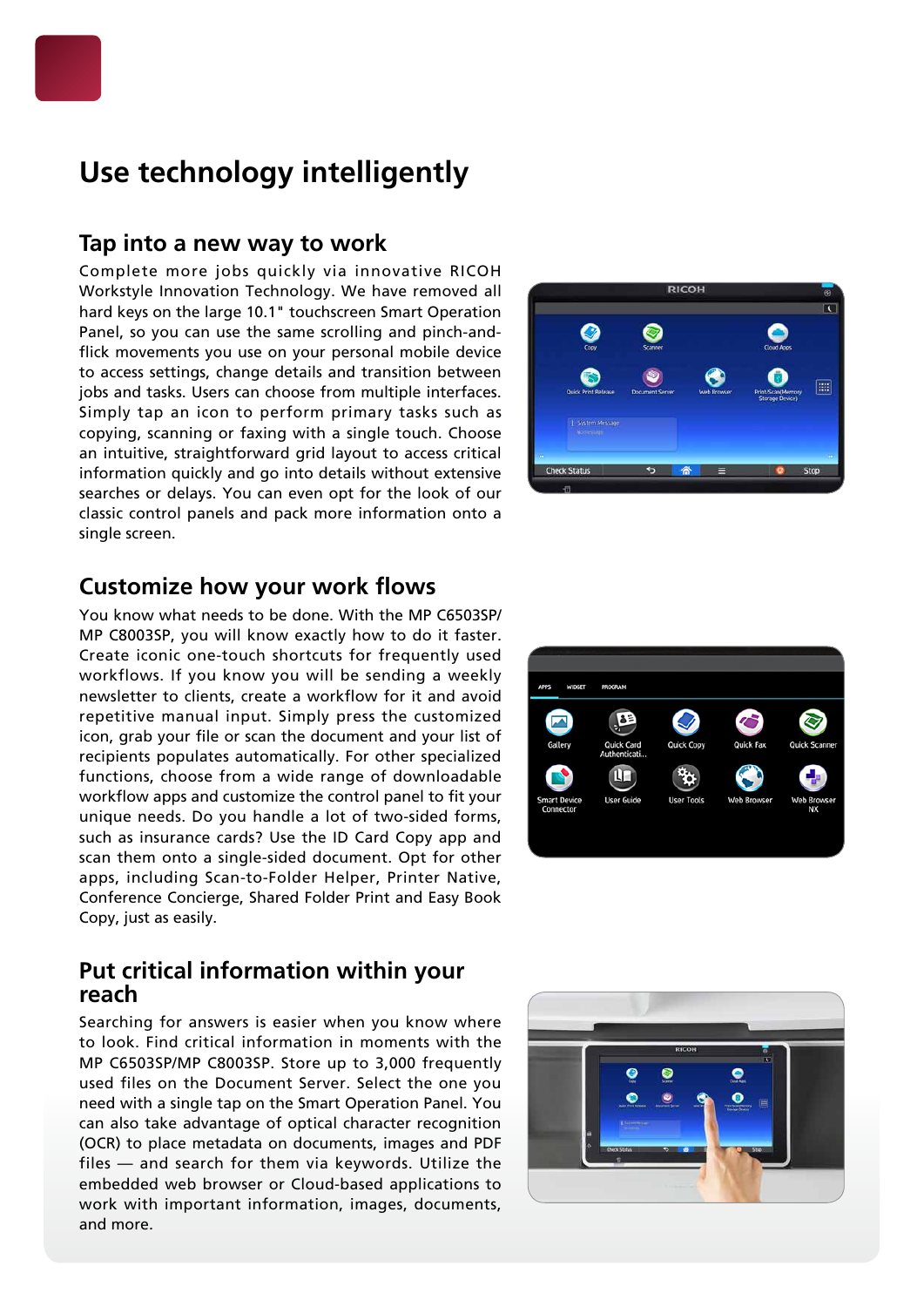## **Control information and costs throughout the enterprise**

## **Make smarter administrative decisions**

Get closer to optimal performance even when you are far away. Capture critical information remotely to make more informed administrative decisions for your entire fleet. Use RICOH @Remote™\* to monitor the status of every device and collect critical information and meter reads in real time, so you can identify and resolve issues before they compromise productivity. Use RICOH Device Manager NX\* to manage configurations and updates in moments via any web browser. Detect, install or update print drivers automatically with RICOH Device Software Manager.



## **Bring accountability to the enterprise**

The most effective messages are targeted for specific audiences. Why risk losing them before they get there? With user authentication, users must login using a passcode on the control panel or present their ID or proximity card to the optional NFC Card Reader to access critical information and perform MFP functions. Use it to track specific projects to identify bottlenecks and unnecessary printing. Plus, you can pair the MFP with RICOH Streamline  $NX^{\circ*}$  and issue chargebacks to specific users and workgroups. Take advantage of Locked Print to keep each job in the print queue — and out of the hands of passersby — until the authorized user releases them. Add a watermark to documents to prevent unauthorized users from trying to copy confidential information. In addition, the device offers powerful data encryption and automatic latent data overwrite to help protect information on the hard drive.



## **Opening up new ways to interact**

In addition to a wealth of other functions, these devices come with Human Detection Sensor for improved productivity. The MFPs jump into action as you approach, so you spend less time waiting for the machine to warm up. MP C6503SP/MP C8003SP also consume less power in the ECO friendly sleep mode, which means you not only save time, you can also save money on operating costs.

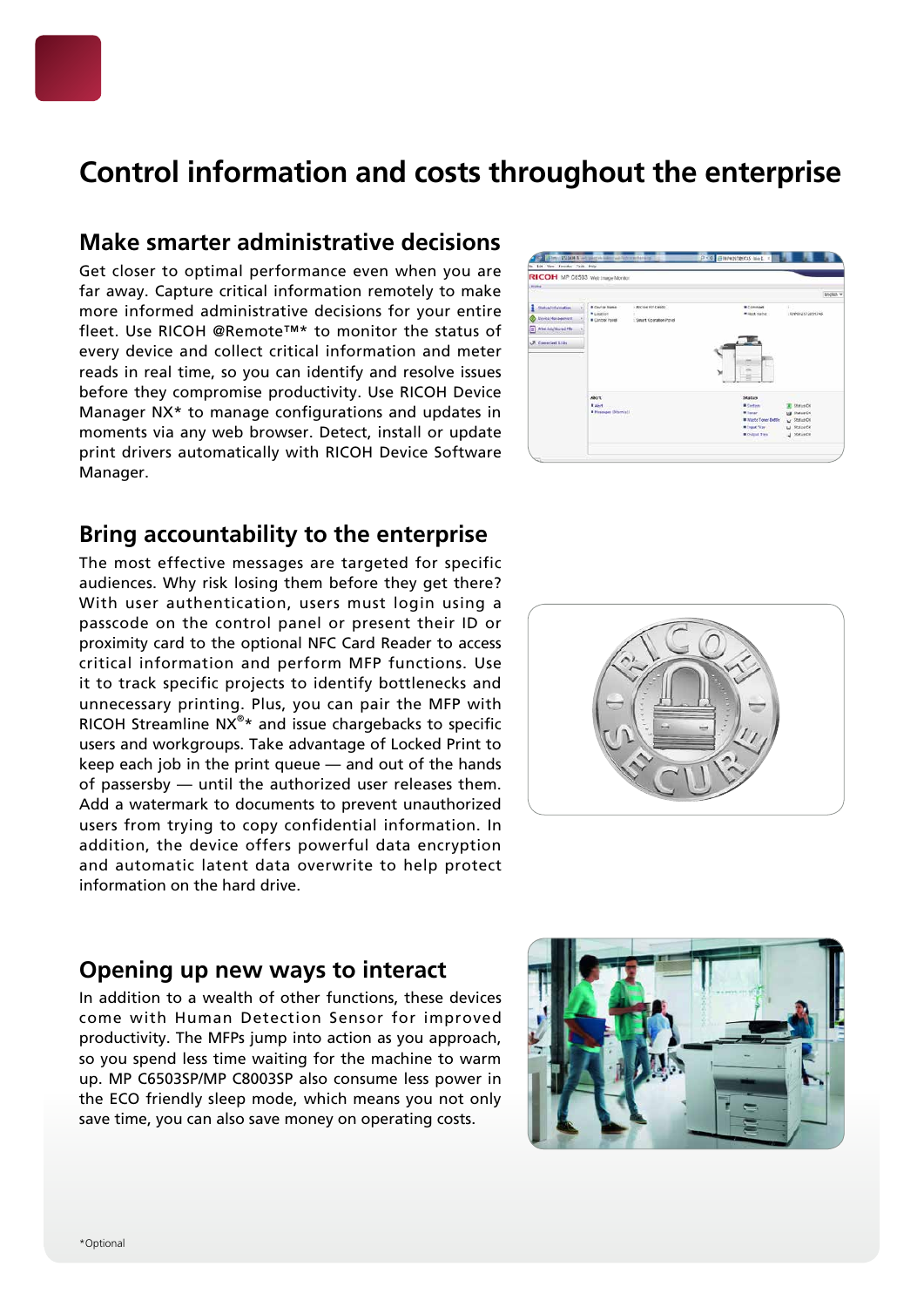## **Enhanced technology means professional results**

## **Every innovation adds up**

To ensure seamless workflow, we've incorporated a range of innovations to make everything more efficient. Technology like LED recognition lights help you spot the location of any issue – enabling more uptime – large capacity trays keep the work moving, and you even get banner print capability via a bypass tray.



## **Speed and style**

With two speeds on offer, 65ppm and 80ppm respectively, each device is perfectly suited for a range of fast-paced environments. And when you combine these speeds with all the reliability and output quality you'd expect from a revolutionary Colour MFP printer, you get devices that are ideal for flexible and high volume-working.



## **The perfect finish**

MP C6503SP/MP C8003SP offer innovative finishers and a multi-folding unit which can prepare documents in a variety of styles, including tri-fold, z-fold and gatefold. A new feature allows prints to include three-edge, fullbleed printing for brochures and booklets.

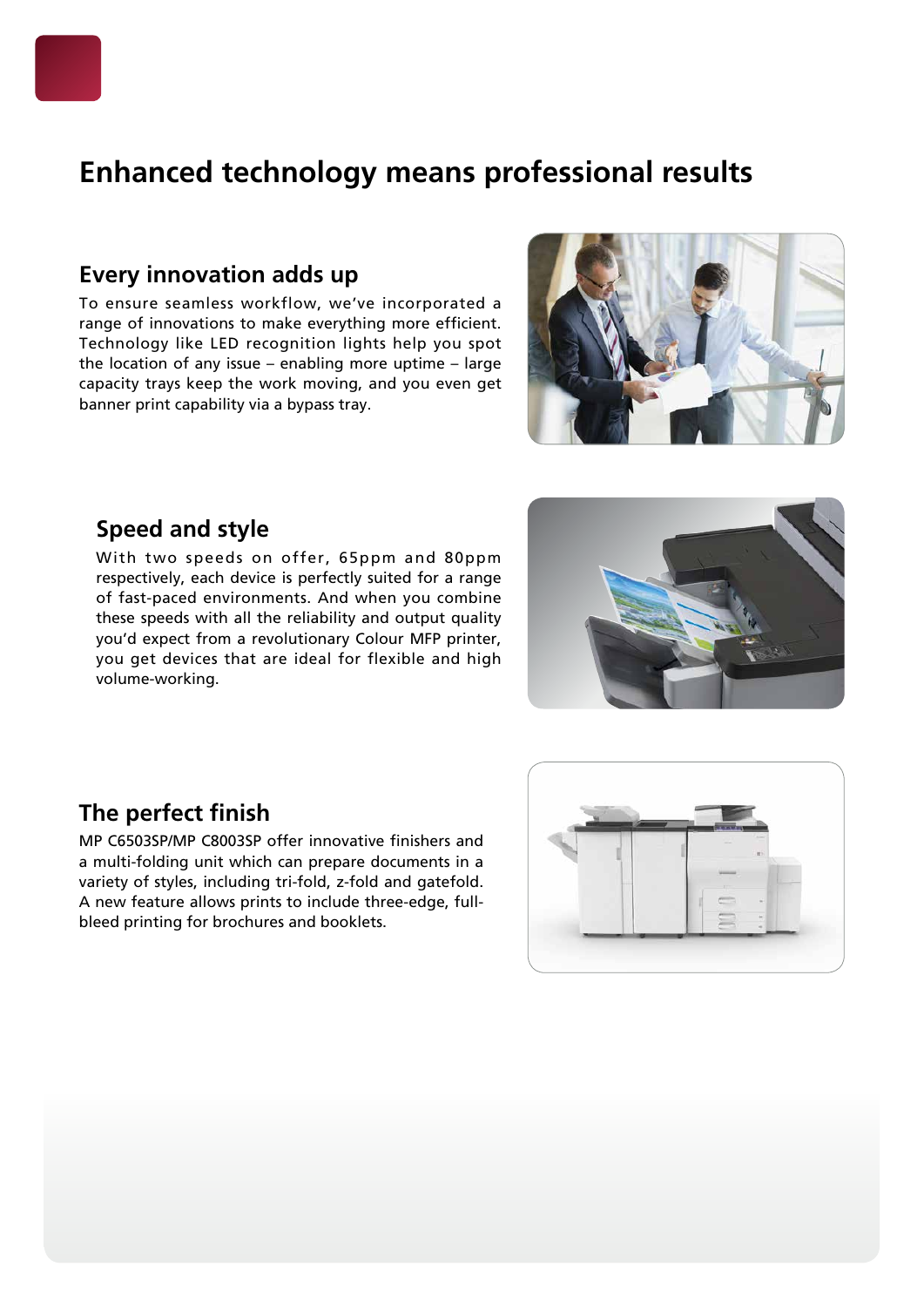## **Your innovative workflow solution**



- Intuitive 10.1 inch color Smart Operation Panel
- High paper tray capacity of up to 8,100 sheets
- Multi-folding unit which has a variety of options
- Single Pass Document Feeder for high speed
- Banner print capabilities
- Human Detection Sensor allows quick warm up
- 2,000 sheet booklet finisher with 65 sheet

**GURVEY**